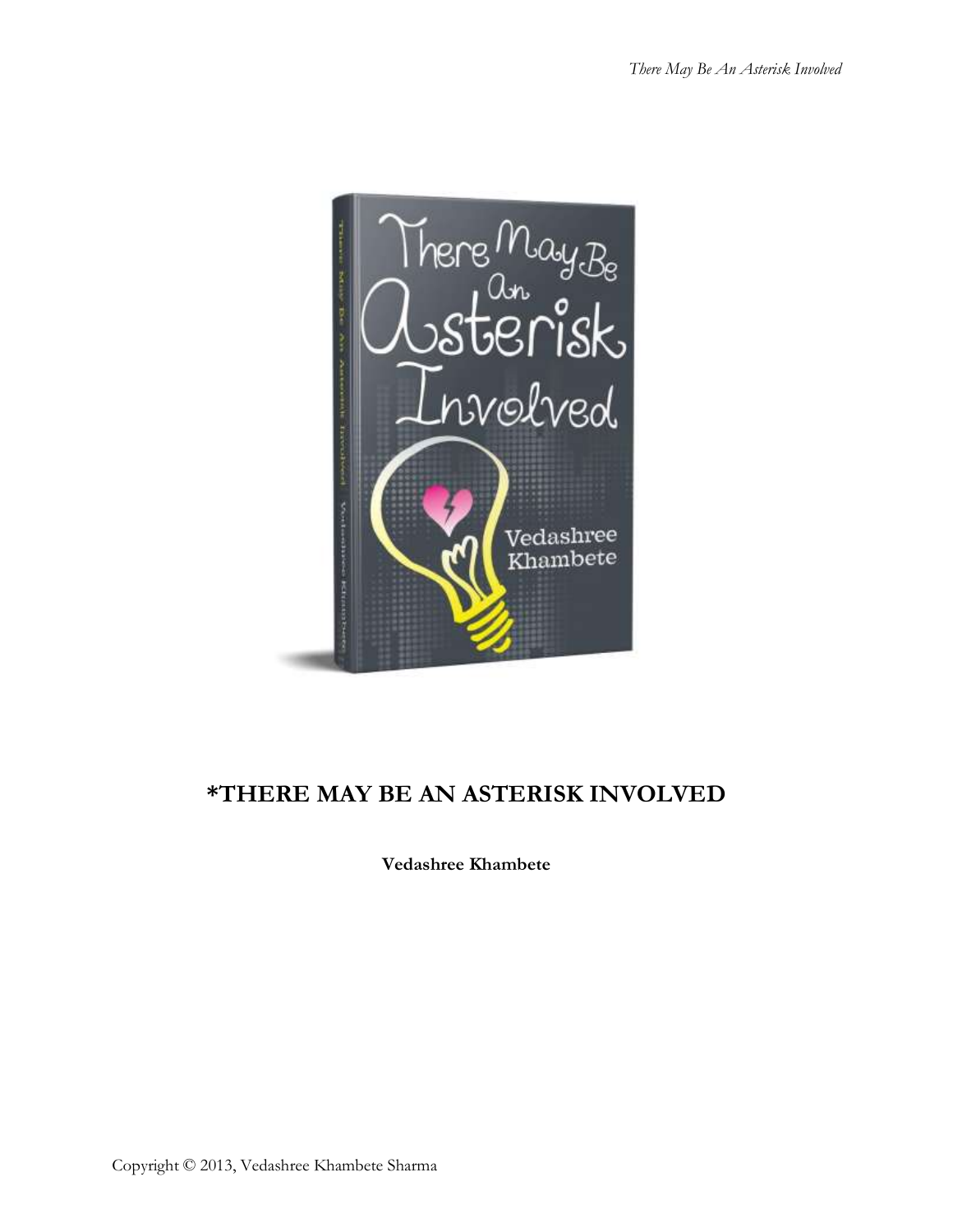"Advertising is the most fun you can have with your clothes on."

-Jerry Della Femina

\*Conditions apply.

- Most ads written after the 1950s.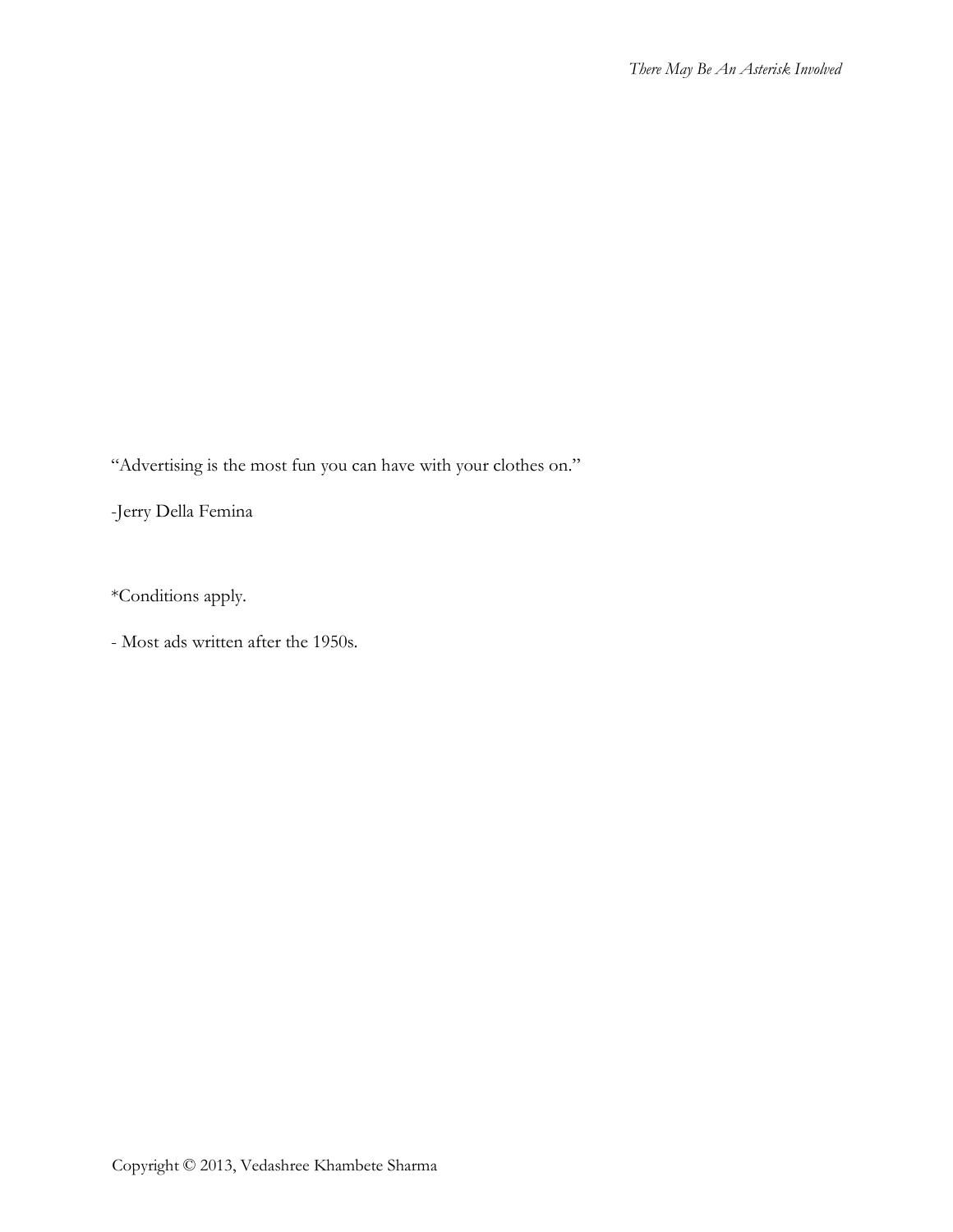This book is a work of fiction. That means it's not based on any people who are, or ever will be in a

position to give me a job.

Just saying.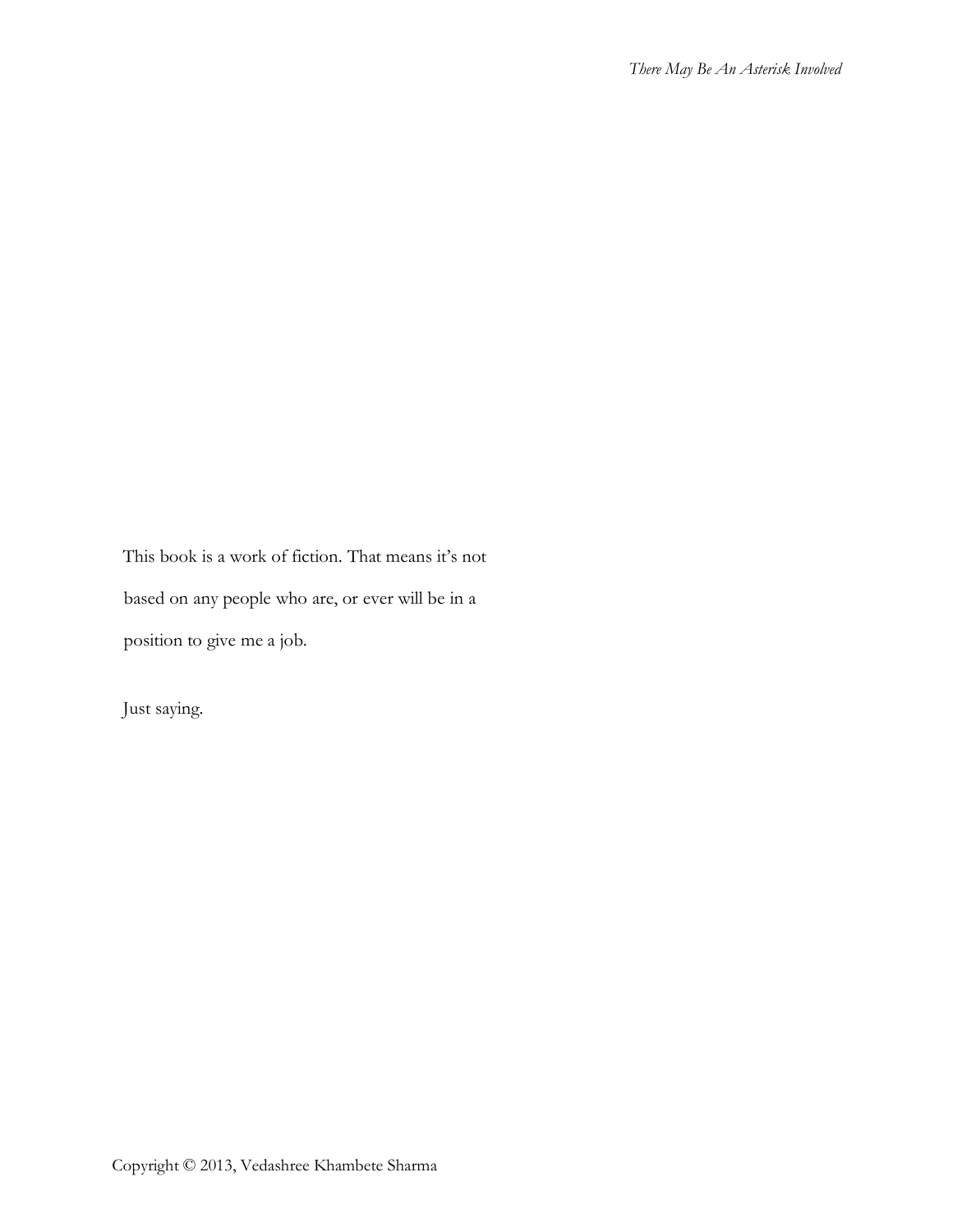#### **PROLOGUE**

'Thee!...Seez!...N!...Hapn!' Ira Bhat said.

She was panting. That was one reason why 'This is not happening' had come out sounding like a voodoo chant. The other reason was a combination of panic and incoherent rage.

She looked at the girl running alongside her.

Preeti Shastri looked guilty. It was not a good look on her. Sweet, yes. Coquettish, definitely. Outrageously flirtatious, always. But guilty, just seemed wrong. She had tried to come on time, apparently. *No really, Ira, God promise.* It was just so difficult to get a rickshaw sometimes. And then, that ass of a driver had tried to fleece them with a tampered meter, which would mean some five extra bucks and of course, that wasn't going to happen, so she had argued and he had made them get out a good kilometre away from the airport and...long story short, here she was with Ira, running to catch a flight that they'd almost certainly miss.

#### '*Yuhra...bee..*.' Ira hissed at her.

She and Preeti had known each other since junior college. When Preeti's boyfriend had dumped her, it was Ira who had comforted her and taken her out partying every night, till the point where she no longer felt like killing herself after watching a Hugh Grant movie. When Ira's parents had moved to Poona, it was Preeti's place that Ira had crashed at till she found a flat she could afford to rent. When Preeti had decided to study architecture, Ira had stood in the queue with her to get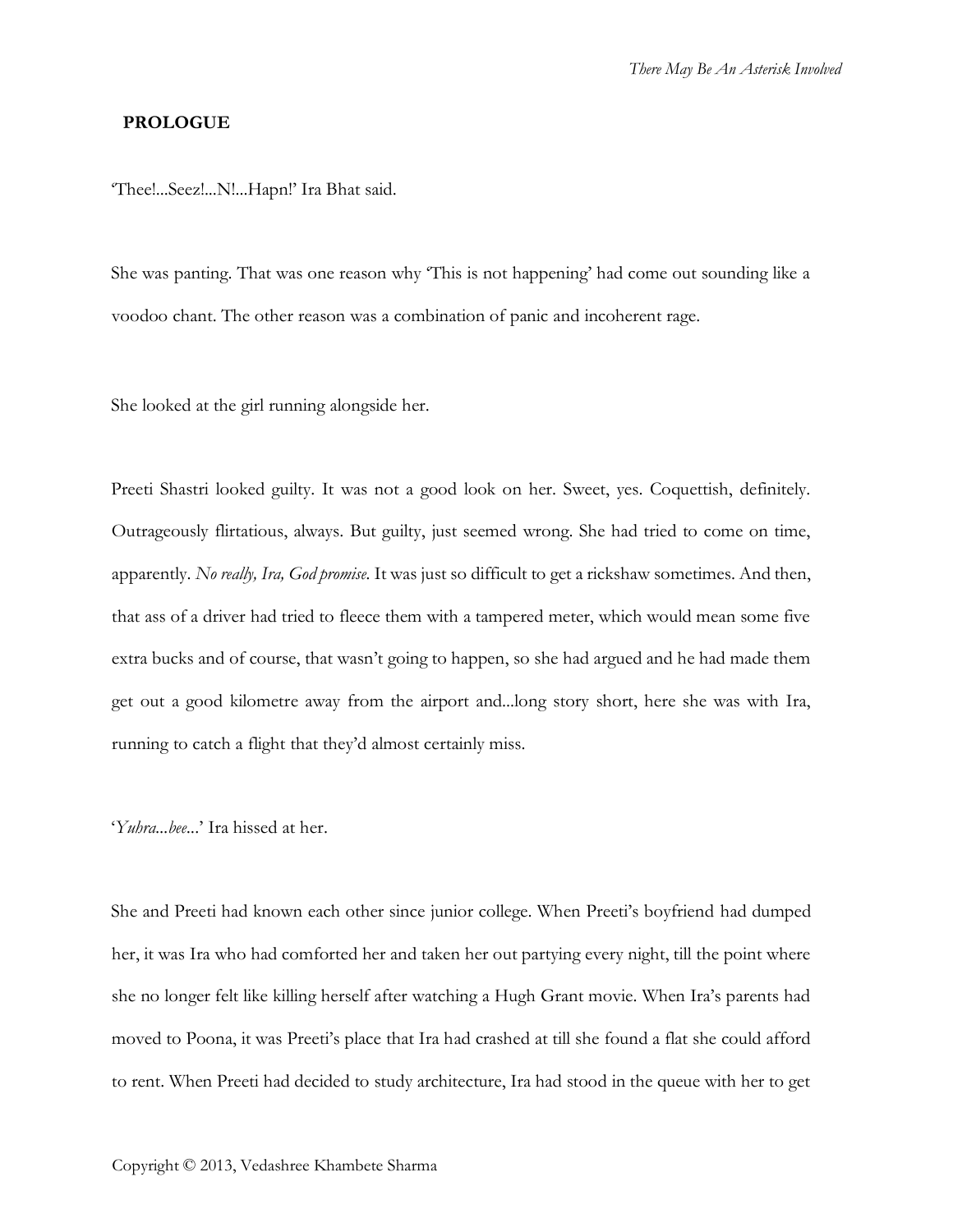the entrance forms. When Ira had decided to get into advertising, Preeti had given her a weird look.

'Ira,' she had told her friend, 'you annoy people enough just by being yourself. Why do you want to go and make ads that'll do that for you?'

'My ads won't be annoying,' Ira had said, throwing a pillow at her, 'And even if they are, at least I'll be having fun writing them.'

Now, as she hurriedly dropped her backpack at the entrance to the airport to show her ticket to the security guard, the conversation made her smirk. Some fun that was, she thought. A moment later she was sprinting again towards the Go Air check-in counter, Preeti close behind.

Predictably – because that's exactly what you'd expect from nightmares coming to life – there was a longish queue at the counter. Ira pushed away the stray wisps of hair that were sticking to her sweat-soaked face and caught her breath, clutching her side. This is what that cycle-rickshaw guy from *Do Bigha Zameen* must've felt like, she thought.

'Five...' she said, 'You...made...me run...five...rupees.'

Preeti, who was unloading her backpack to the floor, didn't say anything. She was done apologizing. Now she just had to wait for Mount Ira to finish spewing.

'You *know* how much I need this vacation,' the volcano in question was saying. 'It's the first break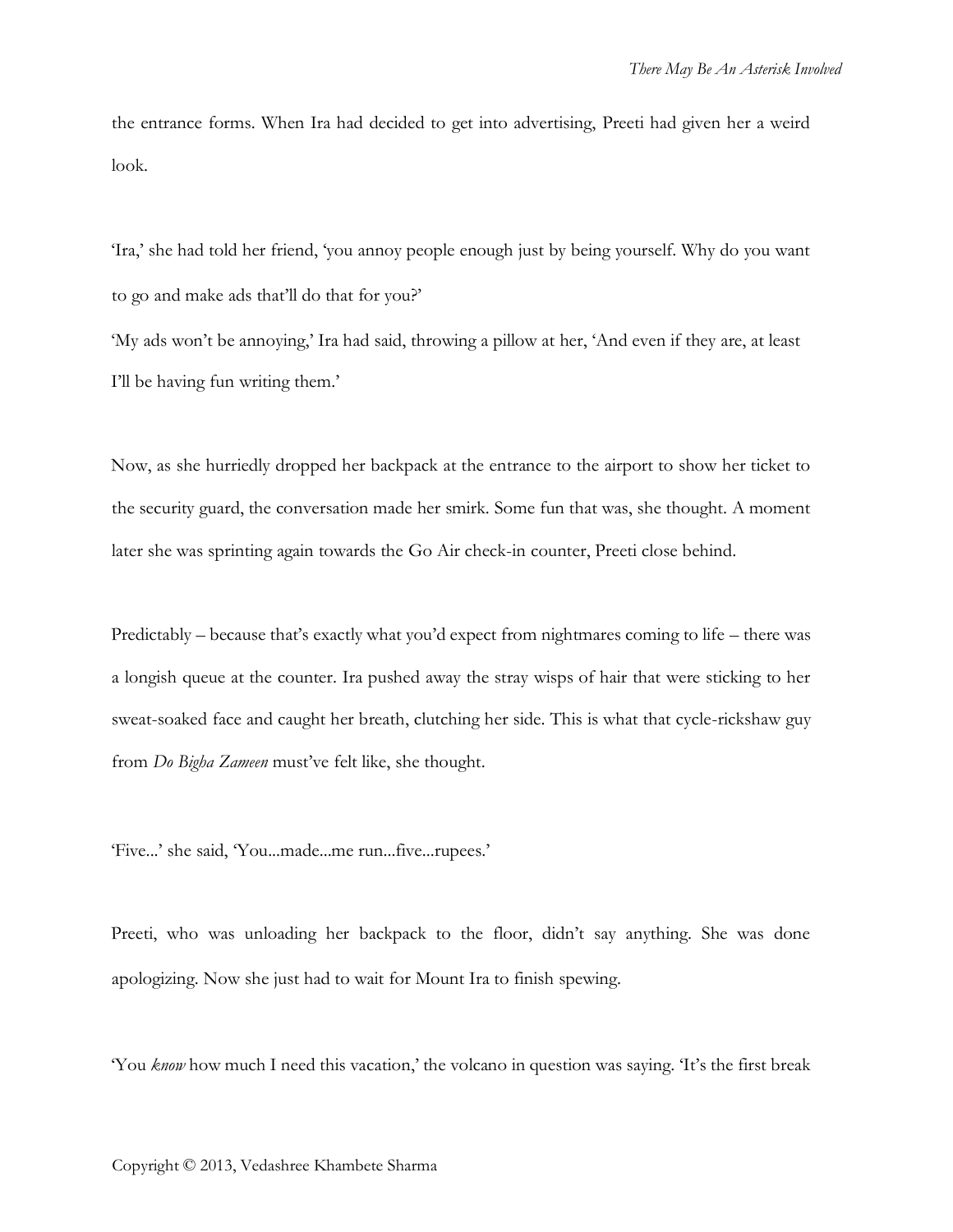I've got in *ages* and now...thanks to you...it looks like…'

Preeti ignored her and tapped the shoulder of the man standing in front of them in the queue.

'Hi!' she chirped, 'Do you mind if we go ahead of you in the line? Our flight leaves in like, ten minutes.' And then, summoning the most charming, most vulnerable smile in her arsenal, she added, *'Please?'*

The man – some sort of business executive judging from his laptop bag–took in the tiny shorts, the tight tank top and the eyelash-fluttering helplessness on Preeti's face. He melted. 'Sure, sure, of course,' he said with a daft smile.

Standing out of his field of vision, Ira made a face. Damsel-in-distress was her least favourite act in the world. That it worked so well with men, didn't make a difference.

'You're shameless, you know,' she whispered to Preeti.

'And one step closer to the check-in counter, thank you,' Preeti whispered back.

Ira was about to launch into a speech about self-respect and how it's good to have some, when loud strains of 'Smack My Bitch Up' interrupted her. With an exasperated sigh, she fished out her mobile phone from her back pocket and put it to her ear.

'Hello? Yeah, Vikram?'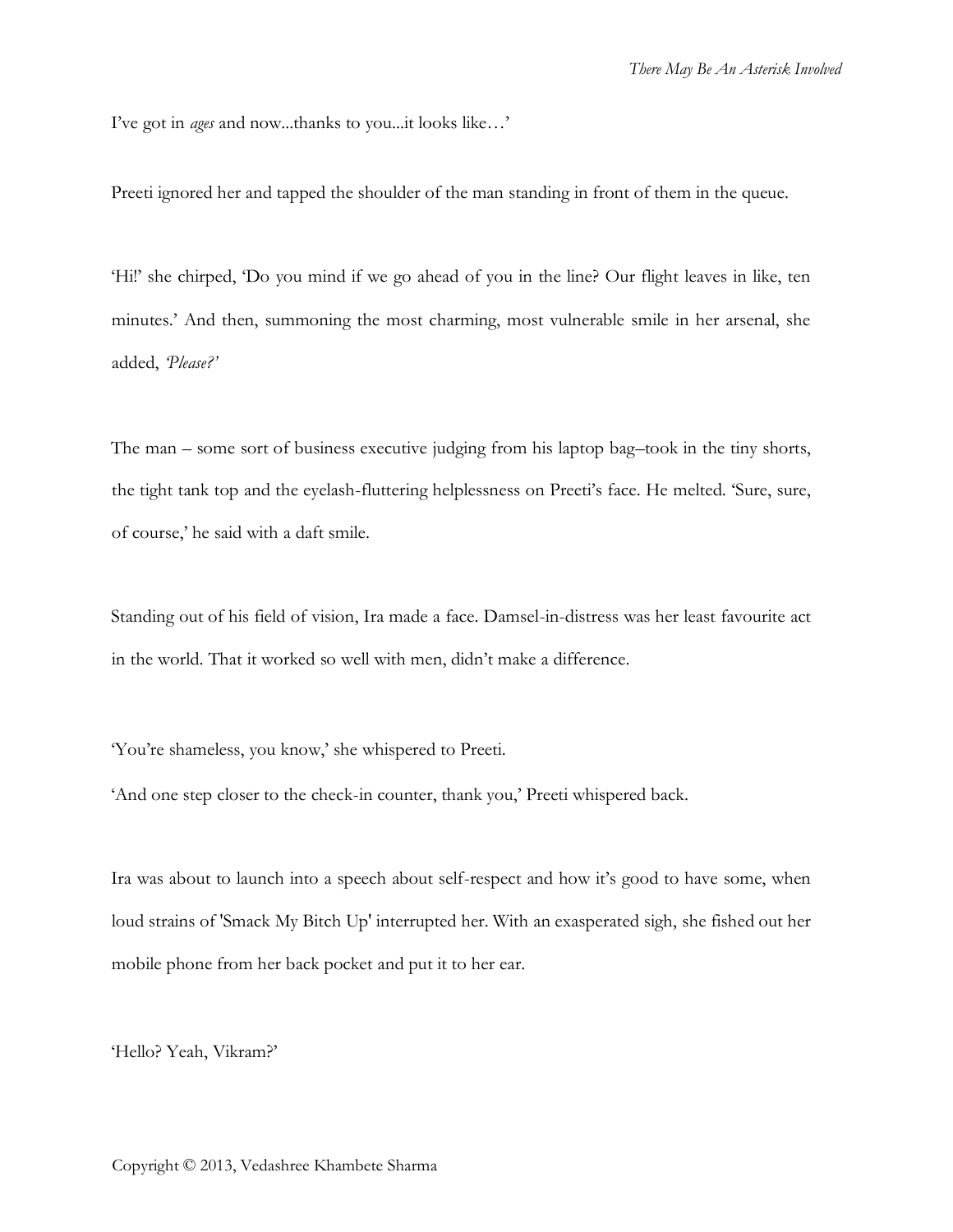Preeti watched with interest as a variety of expressions passed over Ira's face. Her mouth was having some trouble keeping up. There was a 'but'. Then an 'I'. Then a high-pitched 'What, *now*?' Then the call ended and there was some swearing.

Shaking her cell-phone as if willing it to self-destruct, Ira met Preeti's questioning look with a nervous smile.

'So, here's the thing...' she said.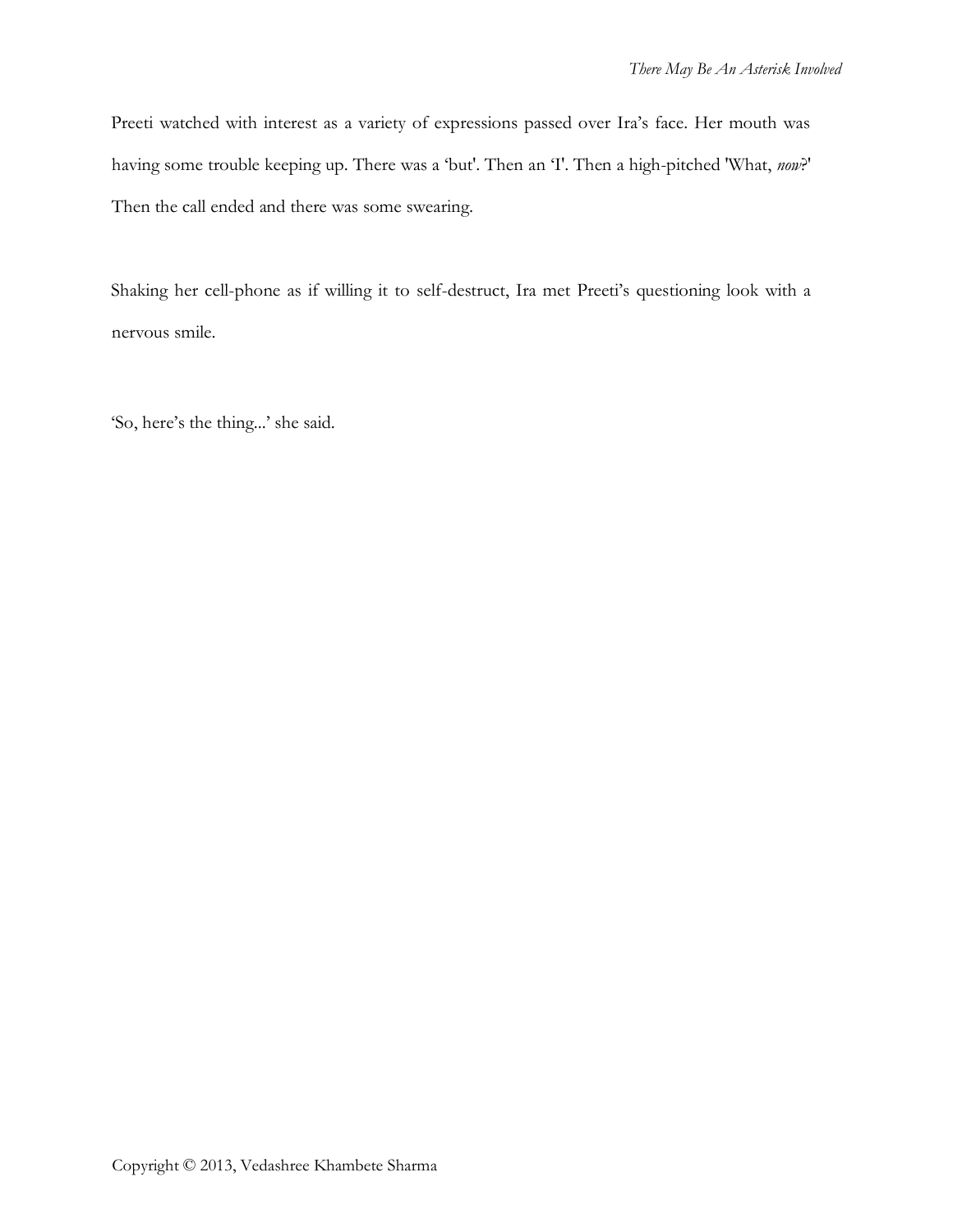#### **CHAPTER ONE**

'How did she take it?' Rohit Mukherji asked.

Vikram Verma blew a ring of smoke towards the ceiling. He was a tall man in his late thirties, with the kind of frame that spoke of hours spent in the gym, but years ago. A touch of grey at the temples and a forehead etched with permanent worry lines, gave him the look of someone who didn't like his time wasted. Reclined at an impossible angle on his swivel chair, he was holding the cigarette with practised ease. He shifted his gaze from the ceiling to his second-in-command.

'How do you think?'

Rohit grinned. They were sitting in Vikram's cabin in the Mumbai office of J. McCarthy, one of India's top advertising agencies. It was an interesting office; most ad agencies are. When you're building a place for people to sit and think up creative ways to sell toothpaste for twelve hours a day, you try to make it fun. So apart from the regulation display case for all the advertising awards the agency had won over the years, the J. McCarthy office also had a pool table in the lobby, beanbags to sprawl on and a small glass cabin where you could go and scream quietly when you started getting scary daydreams about dancing sanitary napkins.

Vikram's cabin, on the other hand, was the starkest, most austere, place in the whole agency. Like the cabins of the three other Senior Creative Directors in the agency, it was painted plain black, had black laminate furniture and a window with a view of the sprawling office district below.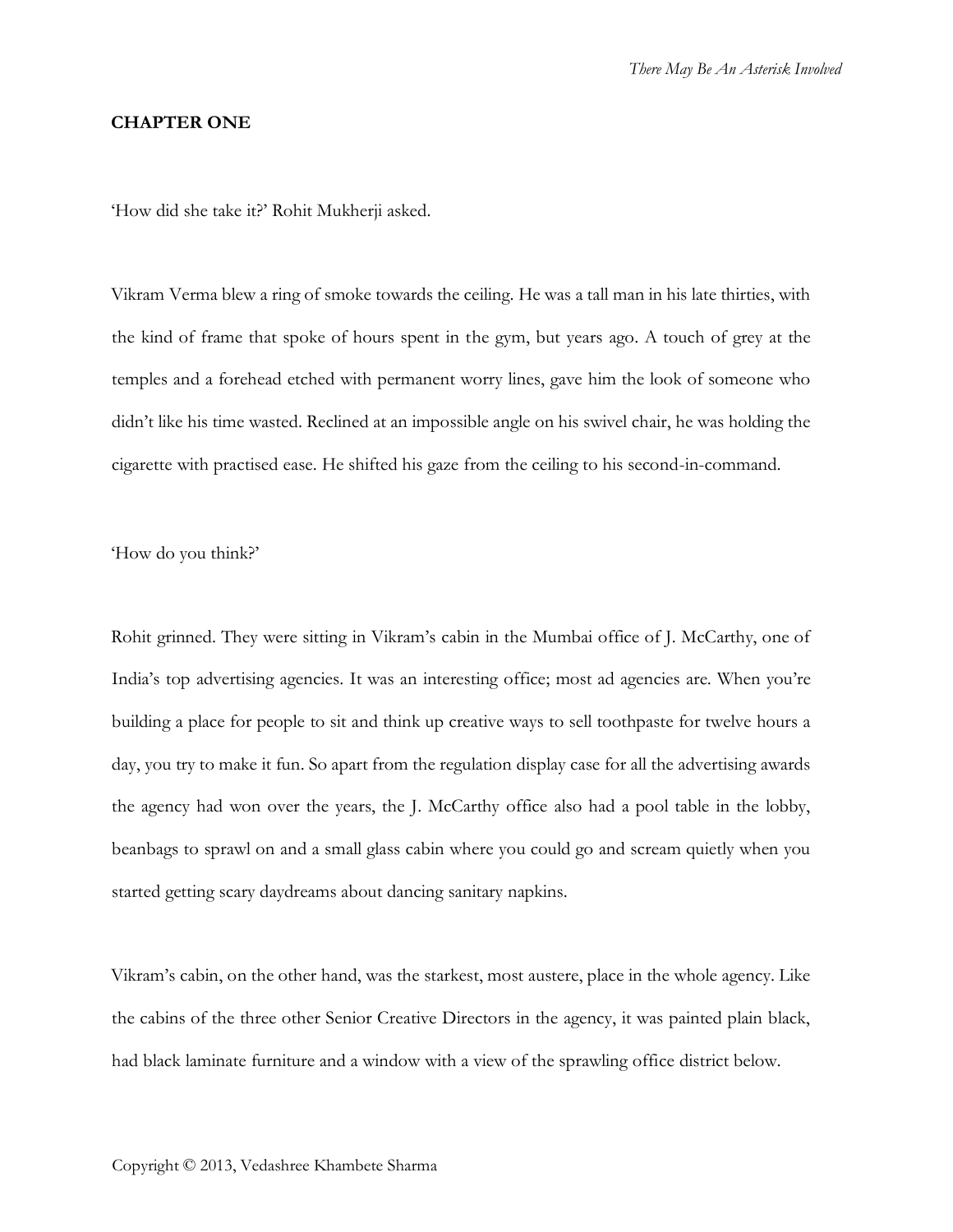Unlike those other cabins however, it had absolutely nothing else in  $it - no$  family photos, no mock-ups of past and present ad campaigns, no decorative knick-knacks, not even an interestingly kitschy calendar. Nothing at all, except Vikram's silver MacBook Pro and five dull golden trophies, each in the shape of a lion.

Even now, after years of watching them pile up, Rohit found his gaze being drawn to them every few minutes. A Cannes Lion is to advertising what an Oscar is to film folk, what a Grammy is to the music industry, what a YouTube comment is to people who post YouTube comments. 'I can imagine her expression when you told her…' he began.

'Are you going with him?'

Rohit fell silent. He was a colour-inside-the-lines kind of guy. Clean-shaven and tidy, he wore his shirts tucked-in and his side-parting razor sharp. He ran a hand over his hair now, a little thrown by Vikram's ability to cut through small talk and land neatly on a subject others would've chosen to avoid. But then, his boss was special in so many ways.

'Are you quitting?' Vikram asked again, taking a drag of his cigarette, 'Because I need to know, Rohit. As soon as possible.'

'I'm not. Rakesh asked me, but I said no.'

'Any chance you'll suddenly change your mind?'

Rohit laughed.

Copyright © 2013, Vedashree Khambete Sharma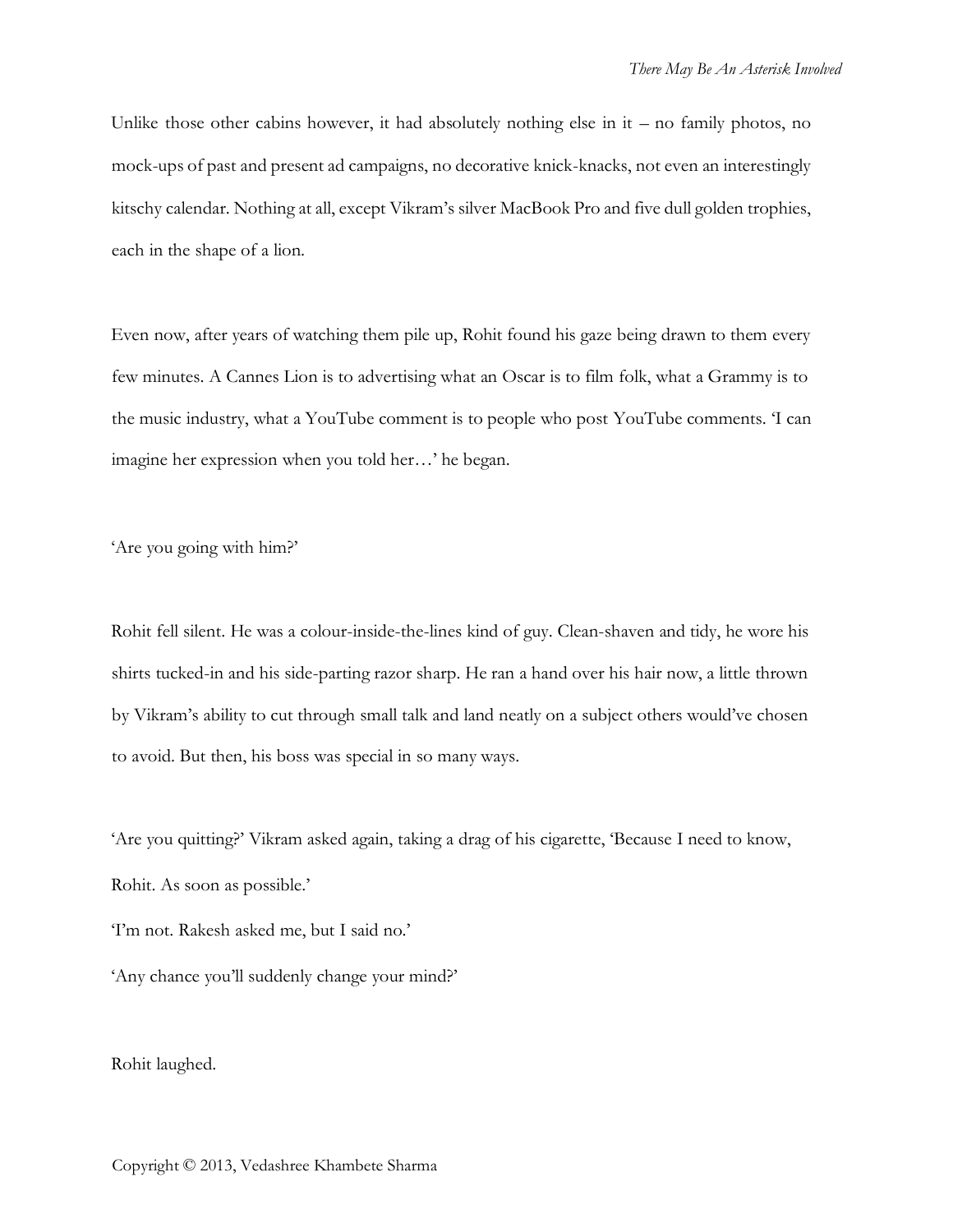'Any chance we won't be working this weekend?'

'We *won't* be working? You mean all this is some kind of a stupid prank?'

Ira was standing at the door of the cabin, righteous indignation plastered all over her face. A pair of Aviators perched on her damp forehead, holding back wavy hair tied up in a messy bun. She wore a pair of denim cut-offs and a light, white cotton shirt that emphasized her flushed face. On anyone else, the whole look would've come across as 'carefully careless'. On her, it was more 'hot and bothered'.

Vikram smiled pleasantly at her. 'Ira! How was Goa?'

Ira's eyes narrowed.

'You're evil, has anyone ever told you that?'

'You're a drama queen, has anyone told *you* that?'

'I'm *not* a drama queen! You have to admit, Vikram, this is a bit much. I mean, I haven't had a holiday in what, a year now? This is just…just…'

'Unfair?' Vikram supplied.

### 'Yes!'

'Well kid, I hate to break this to you, but so is life,' Vikram put out the stub of his cigarette and lit another one. 'If you ask HR to pull out your contract, you'll see that the fine folk at J. McCarthy were very careful not to put any fairness clauses in there.' 'But…'

'*We promise always to treat you fairly and in a just manner*...nope, sorry, not in there.'

'Fine,' Ira said, making a face, 'What are we pitching for? And what the hell happened to Ra…'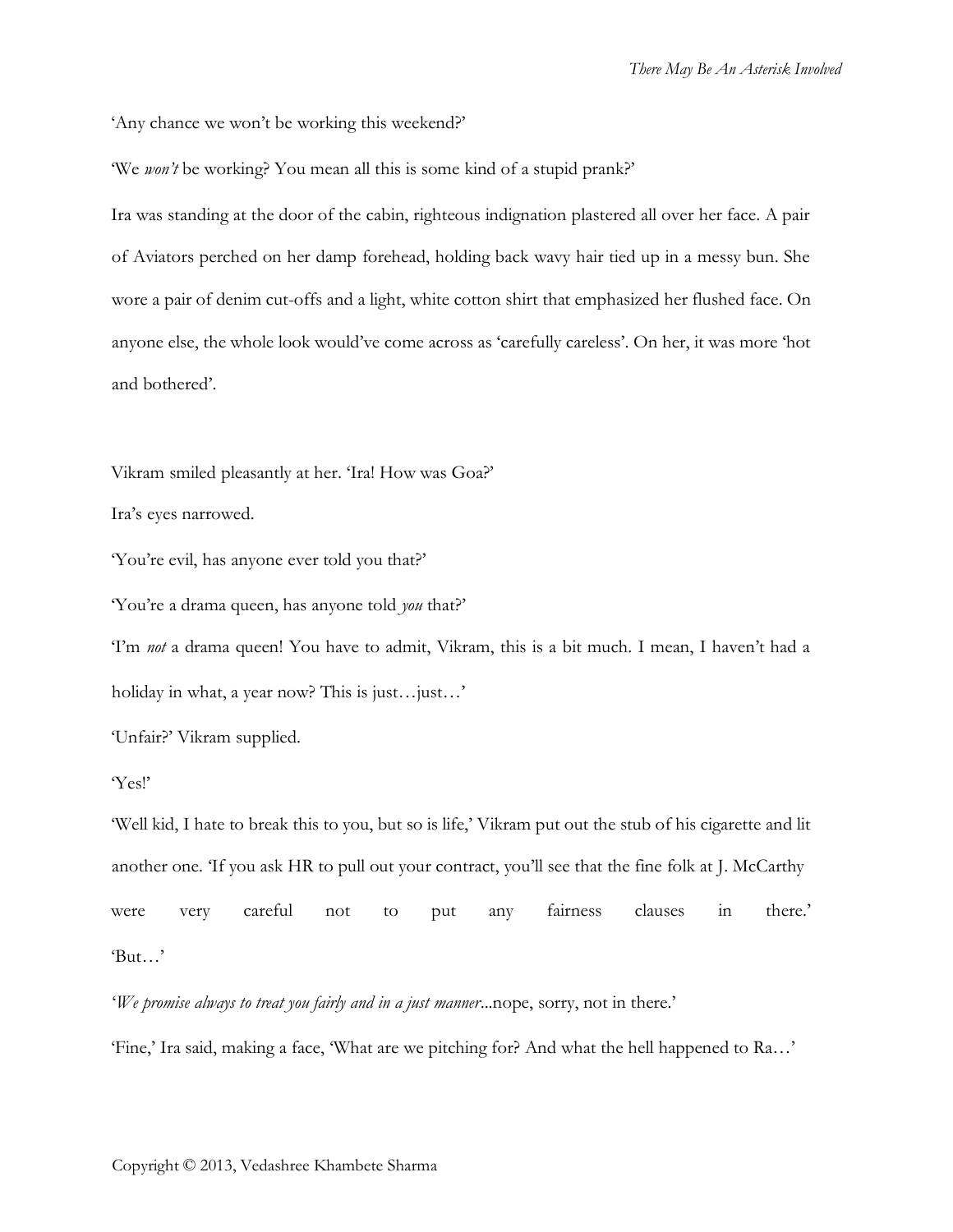At which point, noticing Rohit's warning look, she stopped.

'The pitch is for Maxwell Life Insurance,' Vikram replied, apparently not noticing that Ira had trailed off mid-question. 'Aditi has the brief, go mull over it and we'll sit in a bit, with whatever ideas you guys have.'

Outside Vikram's cabin, Ira grabbed Rohit by the sleeve. 'What the hell happened?' 'Rakesh… he and Vikram had a bit of a showdown.'

'What was it this time?'

'*Arre*, there were a lot of issues. Complicated stuff.'

Ira stared at Rohit. He was a friend – one of the best art directors she knew and a pretty good Associate Creative Director too – but sometimes, just sometimes, she wished he would throw political correctness to the wind and act like a normal person.

'Are you going to tell me what happened, or am I going to have to ask Aditi for the details?' 'What details?'

Giving up on him, Ira turned to face her art partner and one of her best friends in the agency. She and Aditi Mehta had met only three years ago, but fourteen-hour workdays have a way of cementing friendships that nine-to-five types just don't. Aditi was everything Ira wasn't: patient, reasonable and fashion-forward enough to be comfortable in clothes that weren't denim. Today, she was wearing a nautical sun dress, a glittery clip on one side of her graduated bob and a slightly strained smile.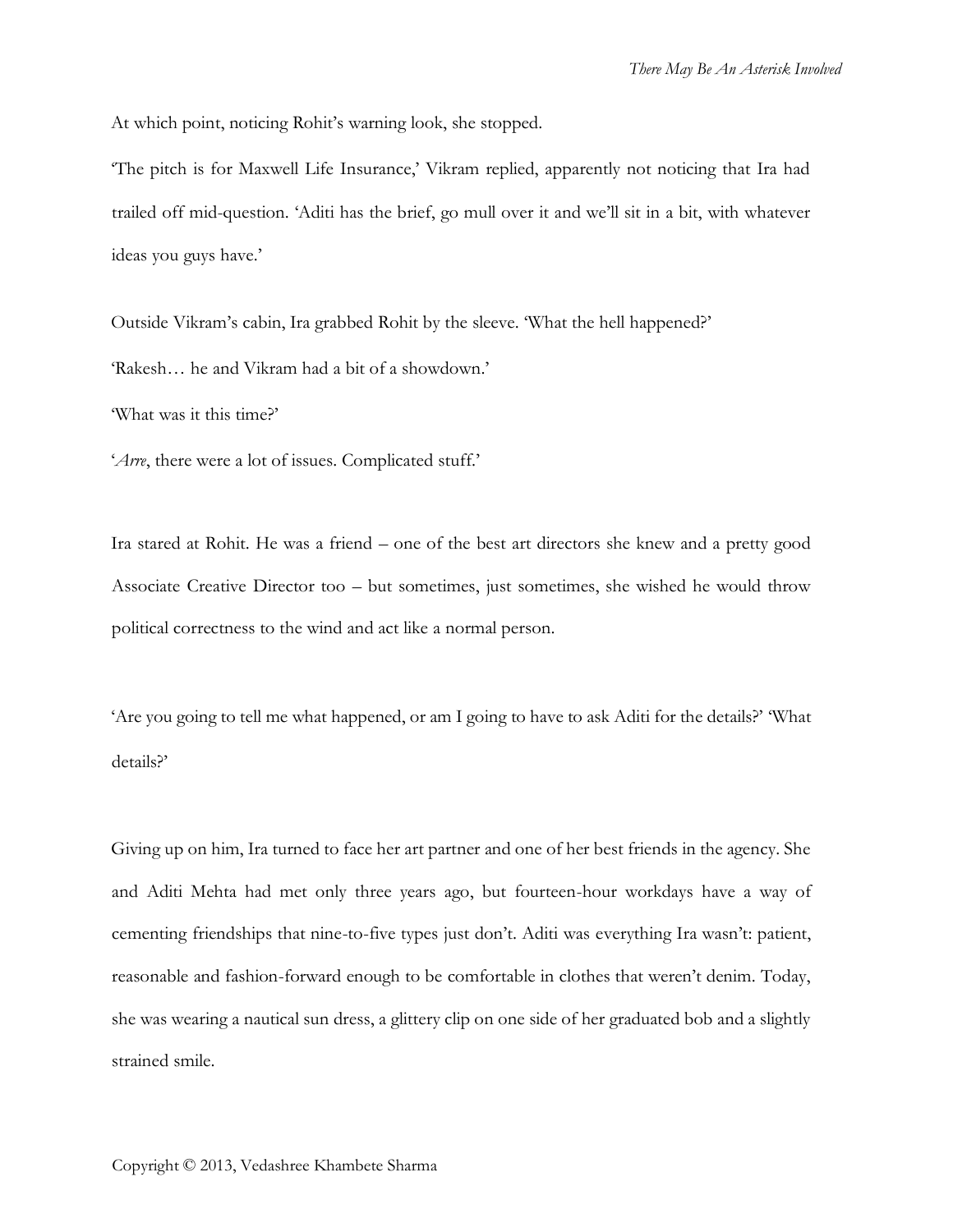'What happened between Rakesh and Vikram?' Ira asked her.

'Oh, you should've been there! Rakesh called Vikram a *maader*…' Aditi looked at Rohit, '*really* bad word' she finished.

'Ooh, what did Vikram do?'

'Same thing he always does. Threw stuff at him.'

Ira thought of Vikram's cabin. 'What did he find to throw?'

Aditi gave her a pained look.

Ira gasped. 'No! Not Dud!'

Just weeks ago, a well-meaning colleague had given Vikram a mug inscribed 'World's Coolest Dude', so that he could add a 'personal touch' to his cabin. Overenthusiastic attention from the canteen staff had resulted in the 'e' being washed off, so the mug now declared to all and sundry that its owner was the World's Coolest Dud. Vikram had kept it for the unabashed joy it brought his juniors.

'Yes, and then he told Rakesh to get out and show his face in office only when he'd come to his senses.'

'Was Rakesh…?' Ira brought her thumb and forefinger together to form an imaginary joint. 'When *isn't* he?' Aditi asked her.

'Good point.'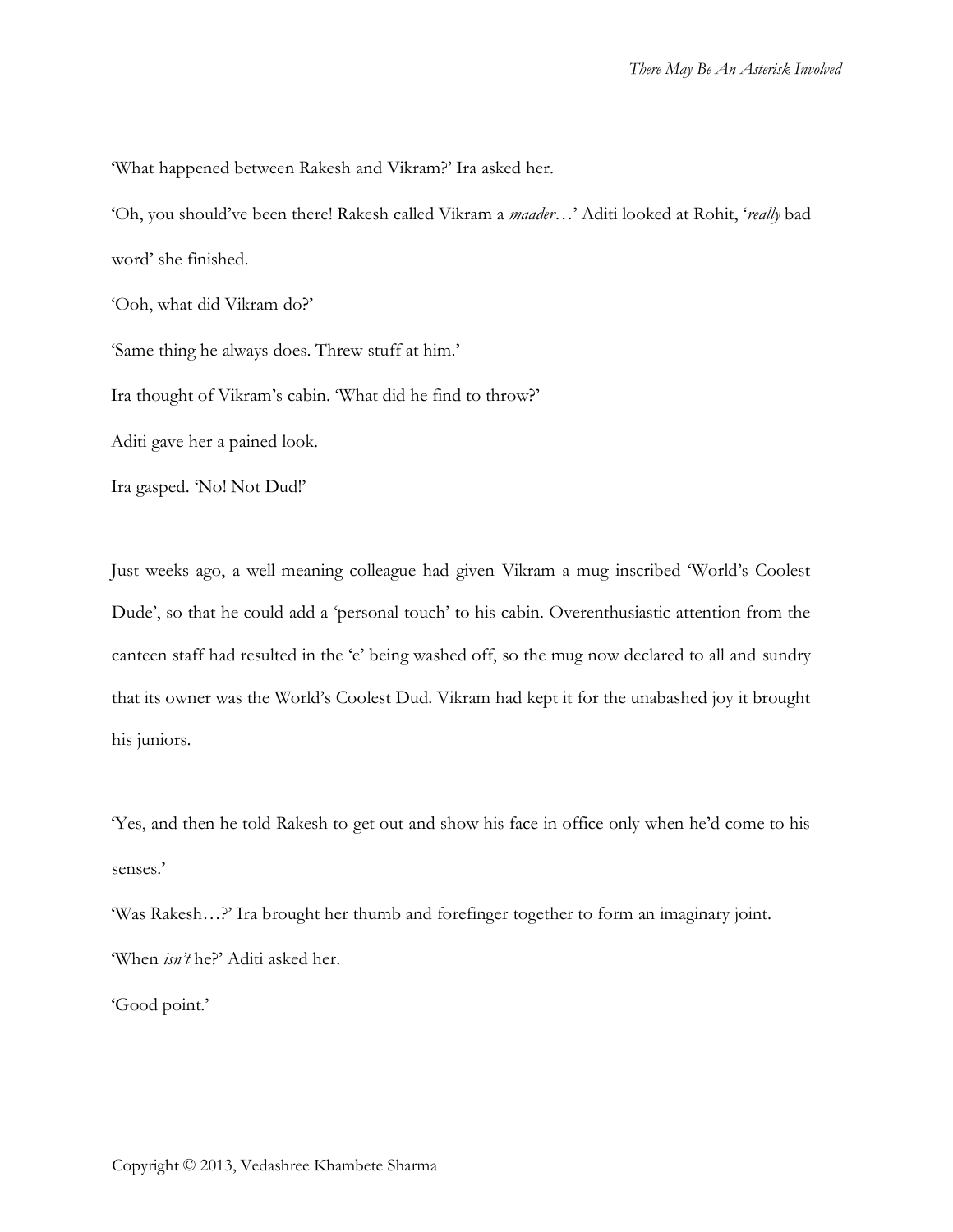It was, too. Rakesh Raina, copywriter, ACD, bane of interns everywhere, had always come in to work with the red-rimmed eyes of a serious pothead. Nobody said anything to him about it  $-$  it isn't an uncommon sight to see people shiftily rolling joints in the parking lots of agencies. As long as work doesn't suffer, other people pretend not to notice. And to Rakesh's credit, he had managed to meet most deadlines and keep his head above the water. Even if it was filled with shiny, happy creatures the whole time.But that was Rakesh the copywriter. Rakesh the boss was a whole different kettle of fish. Ira remembered all the times he had approved her headline, only to call it a load of crap the next day; the times he'd forgotten to brief her on a job and then yelled at her for not meeting the deadline on it; the one unforgettable time he had made her cry in front of the whole office for a spelling mistake she'd let slip in the terms and conditions part of a promotional leaflet. And she still had a better deal than Sreedhar, the other copywriter in Vikram's team, who shook gently in his sneakers every time he had to present a headline to Rakesh for approval.

But bully that he was, him quitting meant that Ira's life was going to change in complicated ways. And while she brooded on this, it struck her that she was still missing a key detail of the events of the previous evening.

'Hold on,' she said to Aditi. 'You still haven't told me what started this whole thing.' Aditi and Rohit exchanged glances.

'Umm, I've heard there were lots of issues, actually,' Aditi said guardedly. Complicated ones.'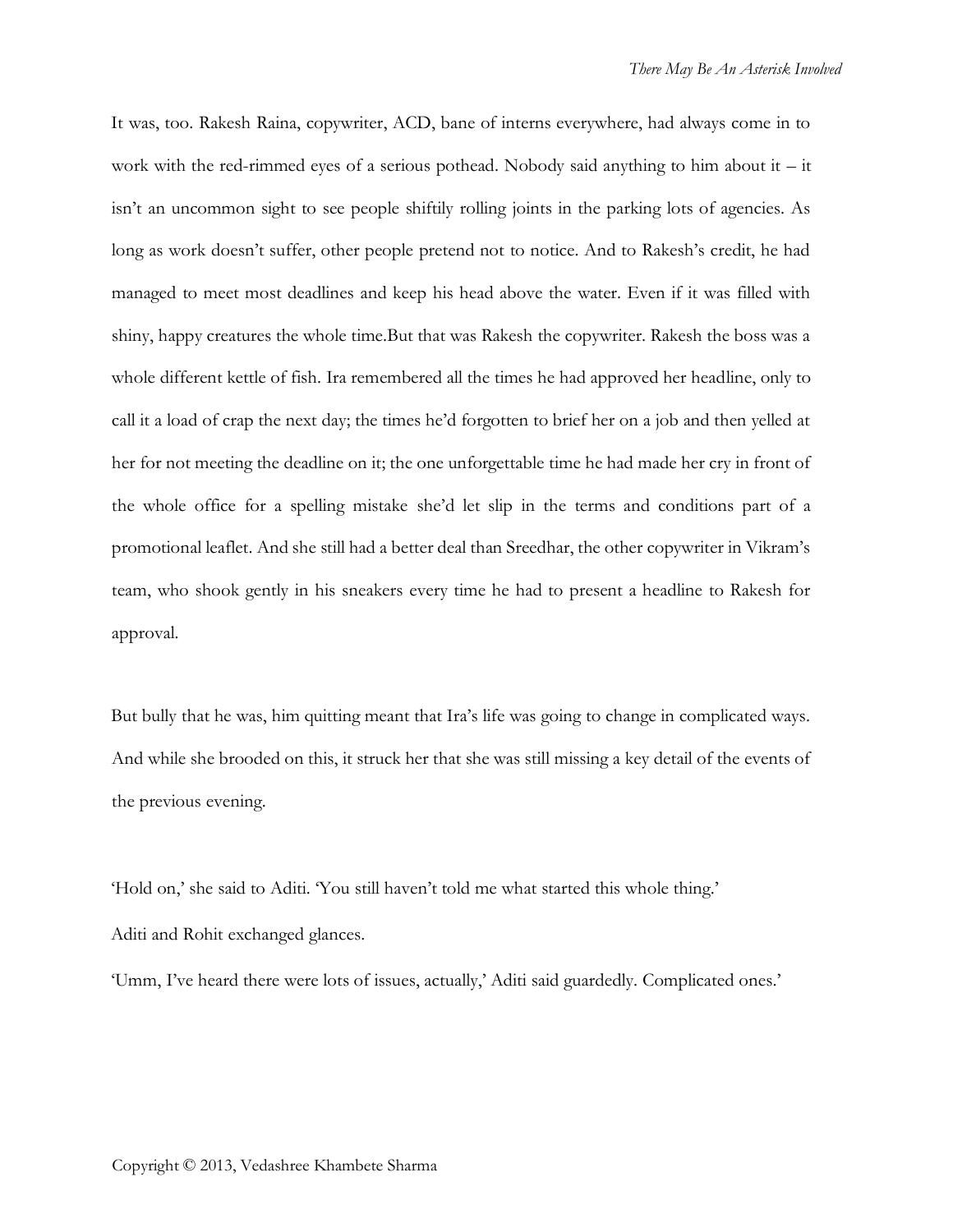Ira's mouth dropped open. This was in direct violation of the art/copy partner code of conduct, where each partner had exclusive rights to any and all gossip the other knew. Before she could protest though, Rohit jumped in.

'Look, the bottom line is, it's Saturday morning, Rakesh is gone, we have a life insurance pitch on Monday and only two writers on it.'

'Sree?' Ira asked

'Down with a stomach bug,' Rohit said.

'Lucky bastard,' Ira muttered.

'Oh, wait till you hear the brief, *then* call him that,' Aditi said.

✓✓✓

'Have a good life?' Ira read out from the PowerPoint presentation open on her desktop. 'What does that even mean? What the hell is a good life?' 'You tell me,' Aditi said, yawning. 'You're supposed to be good with words, copywriter.' 'I am. What do you think the words "shove it" mean, by the way?'

They were in the four-by-four cubicle they shared, J. McCarthy management being of the opinion that there *is* such a thing as too much personal space. For a tiny place, it wasn't too bad. The girls had each done up their workstations in their own individual styles. Aditi's was filled with quirky odds and ends she had picked up at handicraft exhibitions over the years, interesting design samples pinned to the tack-board and a bunch of graphic design books held together by bookends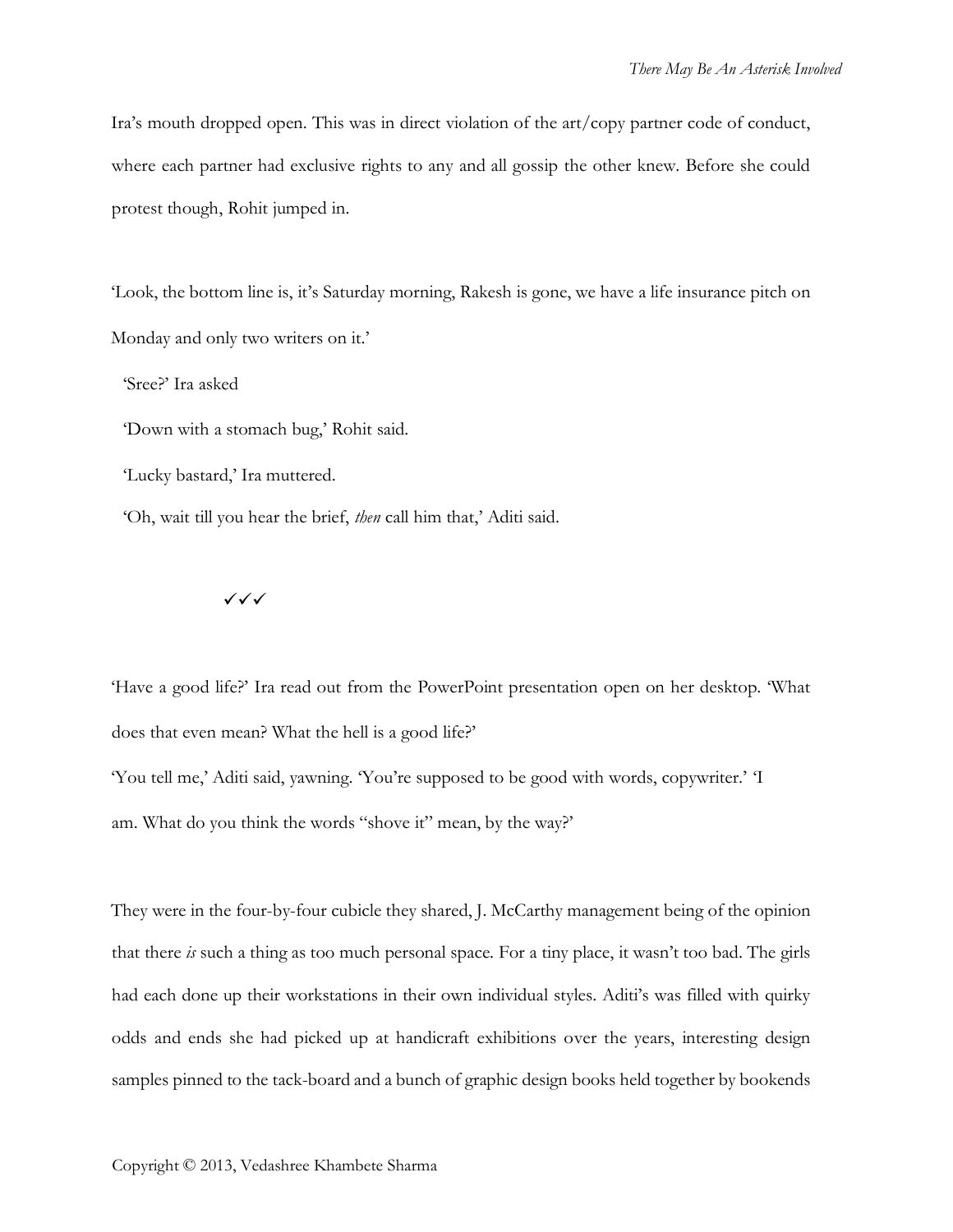shaped like fairies. In stark contrast, Ira's side of the cubicle was covered almost entirely by travel postcards of virgin beaches and picturesque hills. The only non-travel piece was a quote by Douglas Adams printed out in 14 point Century Gothic that was stuck to her tack-board with drawing pins. It read, *'I love deadlines. I love the whooshing sound they make as they fly by.'*

This is where they had been sitting for the past two hours, going over the advertising done by Maxwell's competitors, visiting the company website, reading and re-reading the brief and cursing the account planners who had thought of it. A large empty pizza box and a couple of half empty (or half-full, depending on your take on life) bottles of Coke stood witness to this ridiculous way of spending a Saturday.

'It means to push something, usually up someone's something. Who wants to know?'

This came from the other side of their cubicle. Ira crumpled an old printout and chucked it across the cubicle wall.

'Nobody asked you!'

'Sure sounded like you did,' Sameer Agrawal said, standing up and chucking the paper ball right back at her.

Ira saw the trajectory of the paper ball and ducked. In the grand old tradition of farce, it hit the back of Aditi's head.

'Oh grow up, you two!' she snapped, not taking her eyes off her monitor.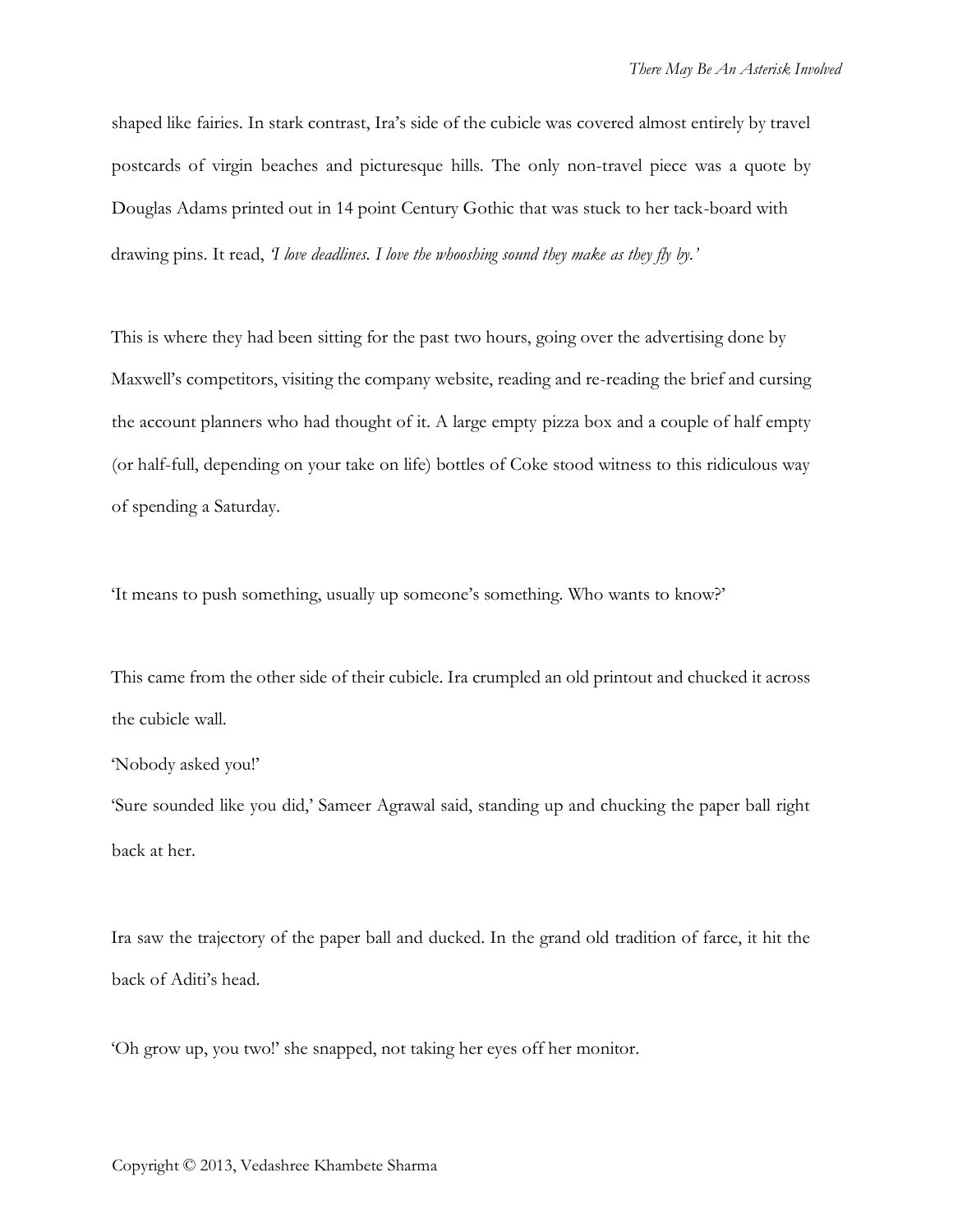Sameer was Ira's other best friend at J. McCarthy. It was one of those bizarre relationships where two people have the utmost regard for each other but each also considers the other a total moron when it comes to most things in life.

Sam ignored her, choosing instead to stand up on his desk. He had a lean, athletic frame, which he chose to cover with t-shirt-and-denim ensembles that looked straight out of Men's Vogue. Gelspiked hair and Air Nikes completed the look otherwise known as Fashion Victim in A Juvenile Detention Centre. He seemed to be taking the part seriously, as he stepped over the divider separating his cubicle from the girls' and jumped down, landing right next to Ira's chair. Looking at her outfit, he whistled.

'Na-hai-ce shorts.'

'Screw you. I'm coming straight from the airport.'

'They're having a beach-bum convention there, is it?'

He spotted her backpack lying in the corner and realization struck. 'Wait a minute. You're supposed to be in Goa.'

'Yes, Sam, and you're supposed to have a life. Tough luck all around, huh?'

Sam ignored the jibe and perched himself on her desk. 'So what happened?'

Ira filled him in on the dramatic turn of events that had peed all over her vacation plans.

'Ouch,' Sam said, 'Need help?'

'Psychiatric? Yes. Yours? No.'

'Sam, please just buzz off and let us work, okay?' Aditi said, clearly irritated.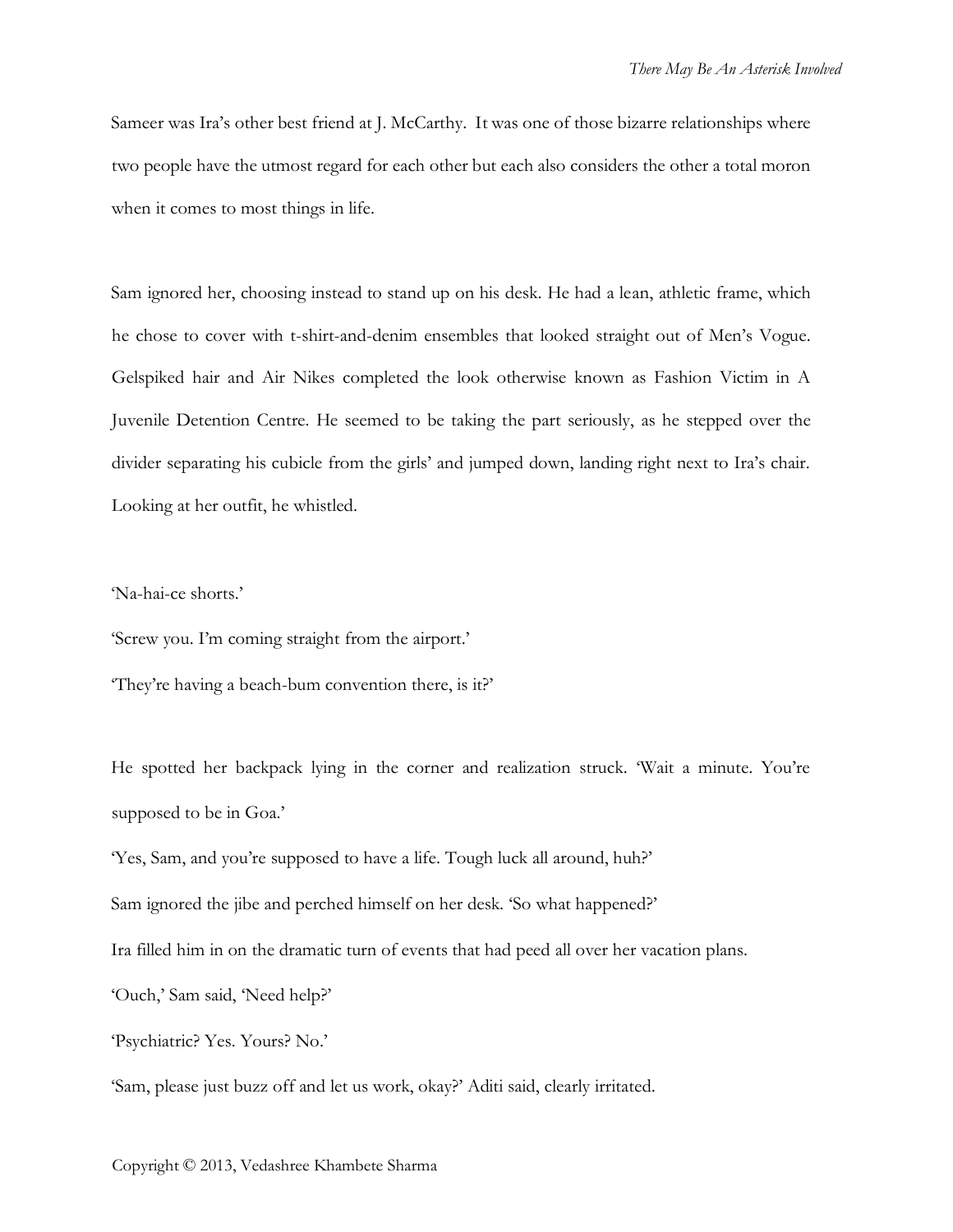Sameer looked at Ira and asked in a loud stage whisper, 'Is it… *that* time of the month?' 'She's been reading an insurance company's mission statement for two hours,' Ira paused dramatically, 'On a *Saturday*. You want to get yourself killed or something?'

'Okay, okay, I'm sorry,' Sam said. 'It's just that I've been waiting for the past hour to sign artworks and I'm bored out of my mind. Just let me hang around here, okay? I'll shut up, promise.'

Ira looked at Aditi, who gave her a reluctant nod.

'Fine,' Ira said, 'But first, tell us what's a good life.'

Sam looked suspiciously from Ira to Aditi. 'How would *I* know? I work in advertising,' he joked. 'Oh yeah, sure, what would *you* know of a good life, right?' Aditi asked, hands on her hips. Sam gave her a resigned smile. He had grown up in the posh lanes of Malabar Hill, graduated from an uppity business school and decided halfway into his first job that he'd rather be a copywriter than an investment banker. To nobody's surprise, his family hadn't jumped for joy. The subject still sparked off uncomfortable silences in the Agrawal household. After sitting through about a dozen of these, Sam had packed his bags and moved into a small studio apartment in the suburbs, which he shared with a client-servicing guy from Publicis. It wasn't a dream scenario, he still kicked himself after every college reunion, but that didn't stop people from making snide comments about his privileged past.

'Okay, imagine you *weren't* in advertising,' Ira said wearily. 'What would you do?'

A dreamy smile appeared on Sam's face. 'Scarlett Johansson,' he breathed.

Ira burst out laughing as Aditi lunged at him.

'Okay, okay, calm down!' Sam yelled, holding her back, 'Let me think.'

Copyright © 2013, Vedashree Khambete Sharma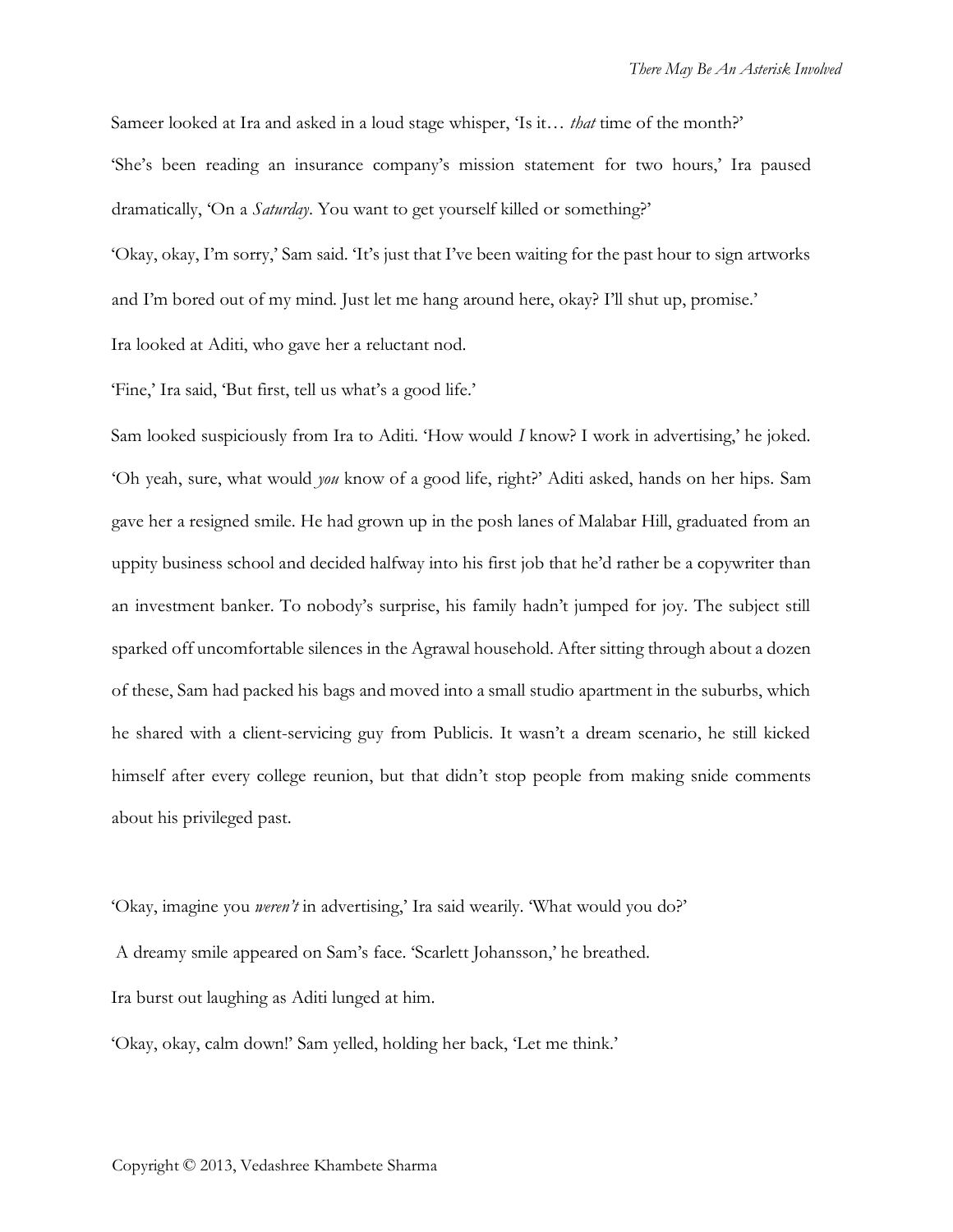A moment later, he spoke. 'For me, I guess a good life would be if I could do…everything. Travel to exotic places, try different cuisines, oh, skydiving, scuba-diving…I don't know, man. You get one life, you have to make the most of it…' he broke off, seeing the bored expression on Aditi's face. 'Why,' he asked her, 'What would *you* do?'

Something fizzled in Ira's brain. Her forehead wrinkled. Something was pushing Aditi and Sam's voices into the background.

'I'd get a cheetah' Aditi was saying.

'You… what?'

'A baby cheetah. They're cute.'

'So are actual babies. Doesn't mean you just get one!'

Ira grabbed a piece of paper and scribbled the thought down quickly. She'd lost too many ideas to death-by-lack-of-pencil. Once the words were safely pinned down on the paper, Aditi and Sam's argument began to register again.

'Okay, eww, no, actual babies crap all the time.'

'Oh, as opposed to baby cheetahs who have pink candy floss coming out of their asses?'

Ira shook her head to clear the mental image of candyfloss-pooping cheetahs. She turned to Aditi and said the words that stand for limitless hope and joy in advertising: 'I have an idea.'

✓✓✓

*'Meh.'*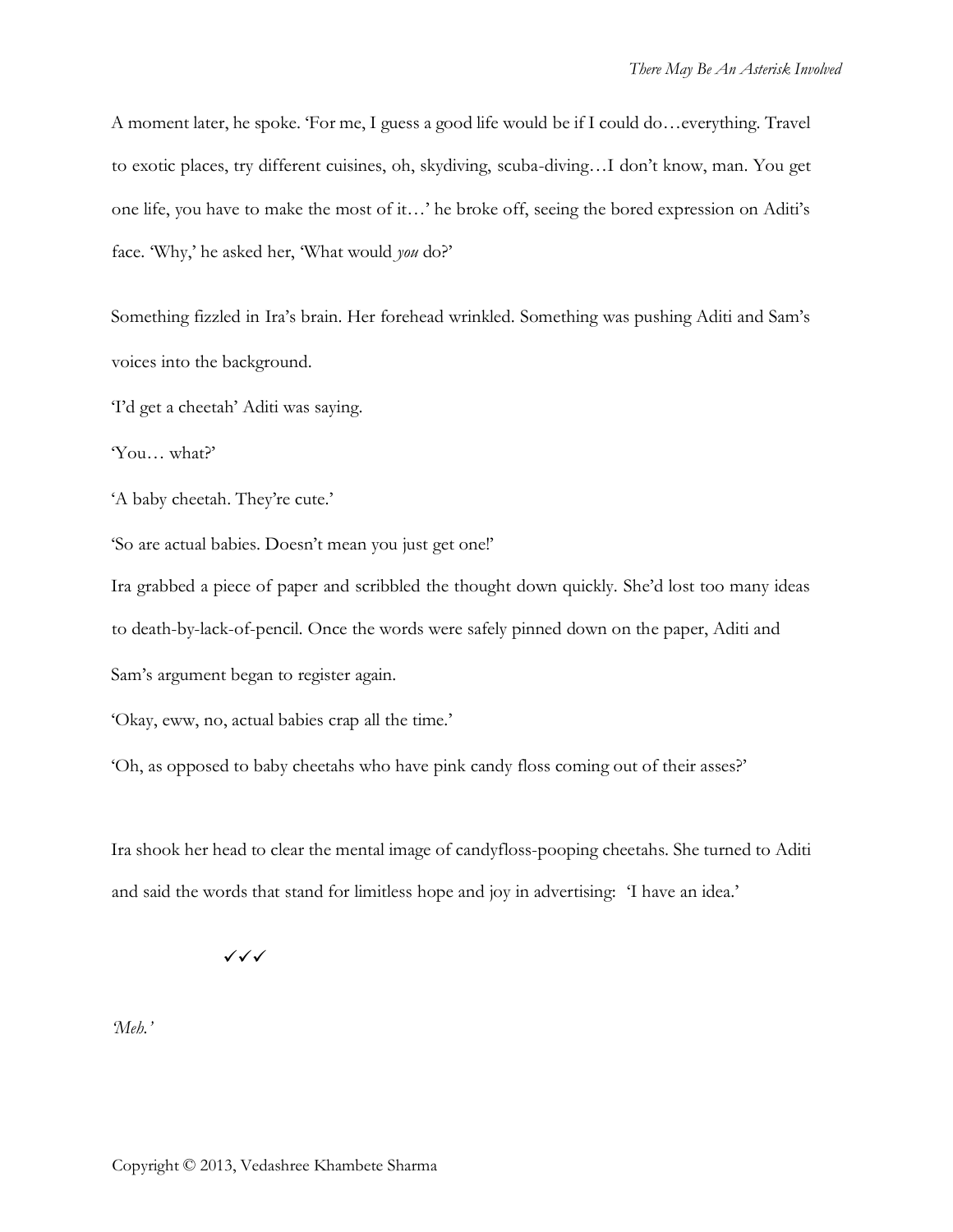In ad school, one of Ira's professors had compared creative people to mothers. A creative person gives birth to an idea, he had said, much like a mother gives birth to a baby. Back then, Ira had thought that the man had some serious Oedipal issues, but now she saw his point. Like a mother, a creative person nurtures the idea, makes it strong, gives it a sense of purpose. S/he braids little ribbons in the idea's hair, puts it in a pretty little dress, makes it wear wee little socks and tiny satin slippers and then leads it proudly by the hand to the Creative Director, who takes one look at it and goes: *'Meh.'*

That's what Vikram had said when Ira had told him her idea. Maxwell Life Insurance – Live it up. It had sounded so good in her head. You have one life, so go ahead and live it, do everything you want to without worrying about the future, because Maxwell is here to ensure that your loved ones are taken care of. It still seemed like a great thought to her. Vikram clearly didn't share her opinion. 'It's very…basic, guys' he said, 'Superficial. We need something solid, creative, insightful. This is…fluff.'

Then, looking at the angst-ridden expressions on Aditi and Ira's faces, he said, 'Pull up a chair, let us figure this out right now.'

'Okay, but first someone tell me why people get life insurance,' Aditi said, easing into a swivel chair.

'To get a tax rebate,' Ira muttered, dropping on to the beanbag in the corner of the cabin. 'People get life insurance so that their family has something to fall back on when they're gone,'

Vikram answered, glaring at Ira.

'But that's exactly what all the other insurance brands are saying,' Aditi said.

'And they're saying it so badly,' Ira said. 'The other day, I saw a billboard that said "Be good father. Be insured."'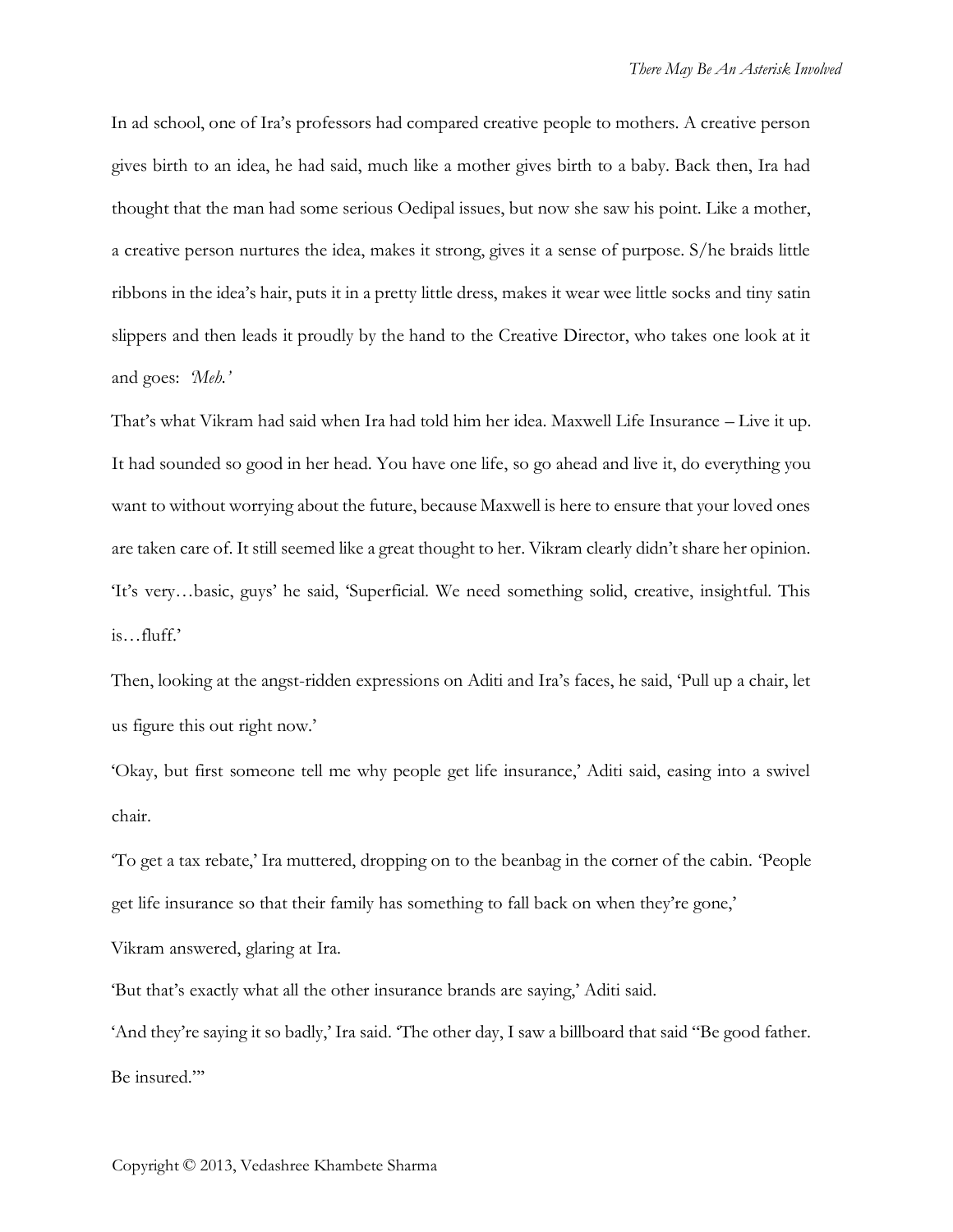'Oh, freelancing again, are you?' Aditi asked her, and then ducked to avoid a ballistic pencil.

'Can we focus?' Vikram asked wearily. There was no mistaking the seriousness in his tone.

The girls shut up.

'Everybody is doing emotional stuff because thinking about your own death tends to make one emotional,' Vikram said. 'If you can come up with a campaign that's not emotional, but comes from a real insight, be my guest.'

'But will the Maxwell guys be open to a campaign like that?' Aditi asked.

'Don't worry about that. Rohit and I are working on a safer, more staid campaign. But this is a pitch. We need to show them how far we can push the envelope. So I need a campaign from you guys that's sharp, fresh and real. Now think: what do real people feel when they think about death?' 'I'm guessing it scares the crap out of them,' Ira said, 'You know… it's funny. You spend your whole life being afraid of death. And then… you just die.' There was a pause. A slow smile spread over Vikram's face.

'Unless…you don't,' he said.

'Huh?' Aditi looked totally confused.

'People who buy life insurance don't die. Because, in a sense, they're always there, taking care of their loved ones.'

'They live forever,' Ira whispered. 'Maxwell Life Insurance…Live forever.'

Vikram sat back in his chair and lit up a cigarette.

'Ladies, I believe we have a campaign idea.'

✓✓✓

Copyright © 2013, Vedashree Khambete Sharma